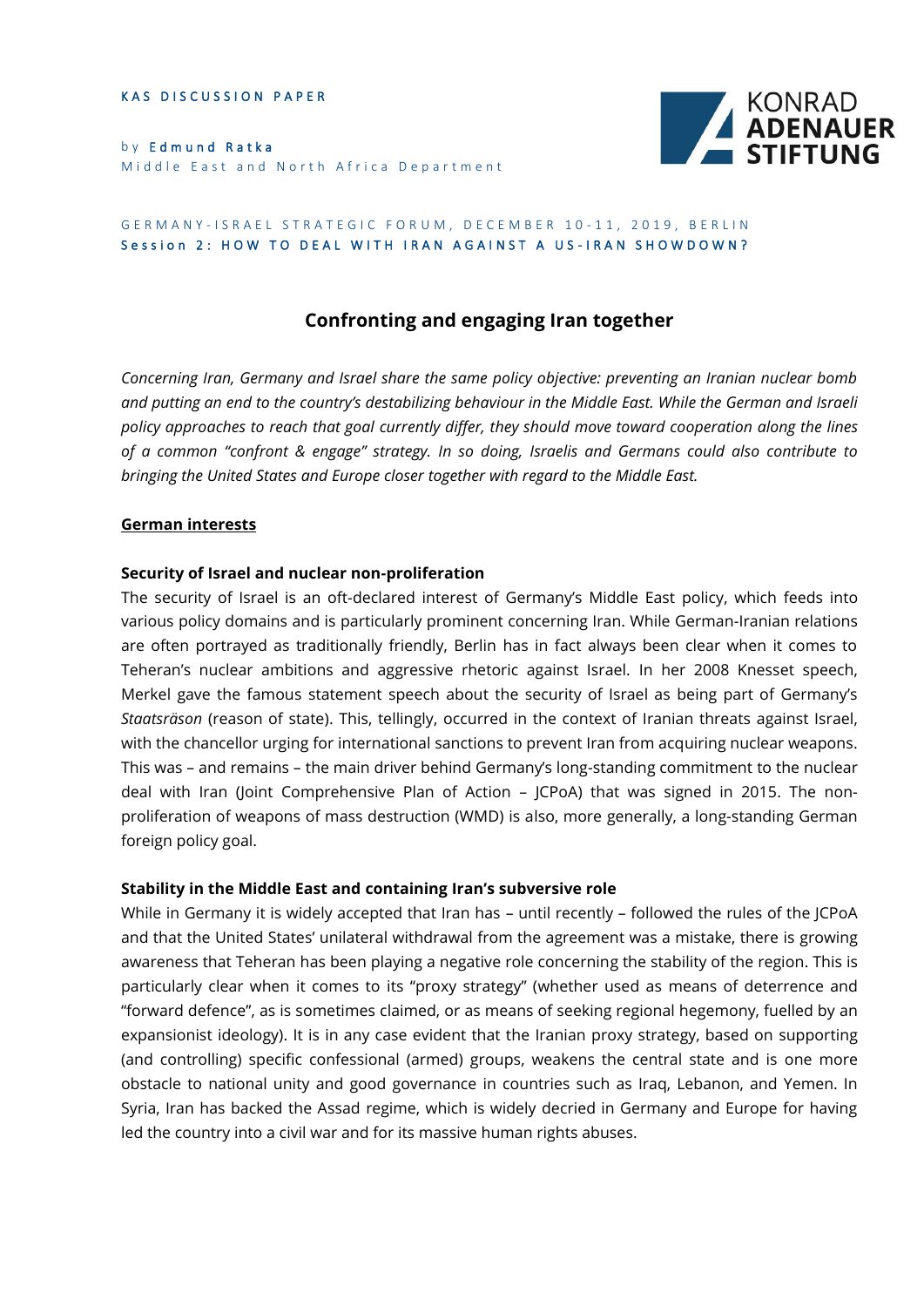

### **Stability through participation: good governance and human rights**

During the last few years, Germany's Middle East policy has (once again) become more 'realistic' and stability-oriented. However, given the continued turmoil in the Middle East, many in Berlin's foreign policy community are more convinced than ever that sustainable stability and fruitful international cooperation can only be achieved if minimum requirements of inclusive and rights-based governance are fulfilled. The popular protests in Lebanon and Iraq against corruption and sectarianism confirm this assumption as do the protests in the Islamic Republic of Iran itself. If the concerned governments react with violence to the peaceful expression of their citizens' will and infringe upon their civil rights, they should be held accountable, and face firm international condemnation and specific diplomatic and economic sanctions. The brutal crackdown on protesters in Iran during the last weeks cannot go unnoticed, and Teheran has to bear the consequences of its human rights violations.

#### **Europe as foreign policy actor and transatlantic relations**

Establishing a common European position – and thereby joint action – is of intrinsic value to Germany. This is another reason for German's support of the JCPoA, one of the rare major successes of European diplomacy. EU and/or E3 (with France and Great Britain) unity is an important (and relatively effective) pillar of Germany's Iran and Middle East policy. It will not – and should not –be thoughtlessly abandoned. At the same time, despite the irritations that came along (not only) with the Trump presidency, transatlantic cooperation is still part of the foreign policy culture in Germany, in particular in the centre-right of the political spectrum. As a consequence, Berlin is always most "at ease" (and wiling and ready to act) when European and transatlantic policy orientations are in line.

#### **Potential for cooperation with Israel**

Israel has successfully proven that it is able and willing to confront Iranian armed forces or Iranian proxies in its neighbouring states, in particular in Syria. However, Israel would also profit from a regional security architecture that leads to more constructive behaviour from Teheran and to nuclear non-proliferation without resorting to a risky and costly full-scale war with Iran and/or its allies, such as Hezbollah. As Iran is under heavy economic pressure and as the regime faces increasing unrest from its own people, the Iranian regime could provoke further escalation, hoping for a 'rally around the flag' effect should it be attacked at home. In the last few months, Iran has also forcefully demonstrated its geopolitical assets – and the potential costs of regional war – with the Iranian or Iranian-backed attacks against an American drone, oil tankers in the Strait of Hormuz and oil producing facilities in Saudi Arabia.

A common front of Europeans, Americans, and Israelis – joined by regional Arab allies – to deal with Iran would have the biggest chance of changing Teheran's behaviour and limiting its capabilities without the risks of a major war and/or sudden and complete regime change, which remains unlikely to happen (at least peacefully). Europeans and the US can offer 'carrots', such as re-integrating Iran into the global economy, whereas as the US and Israel have also military 'sticks' to threaten Iran against continued non-compliance. Combining both and re-engaging Iran – on tough terms – should, at the very least, be seriously attempted. Given that Israel, the US and Germany all have special relations with each other, the three countries could play a facilitating and leading role